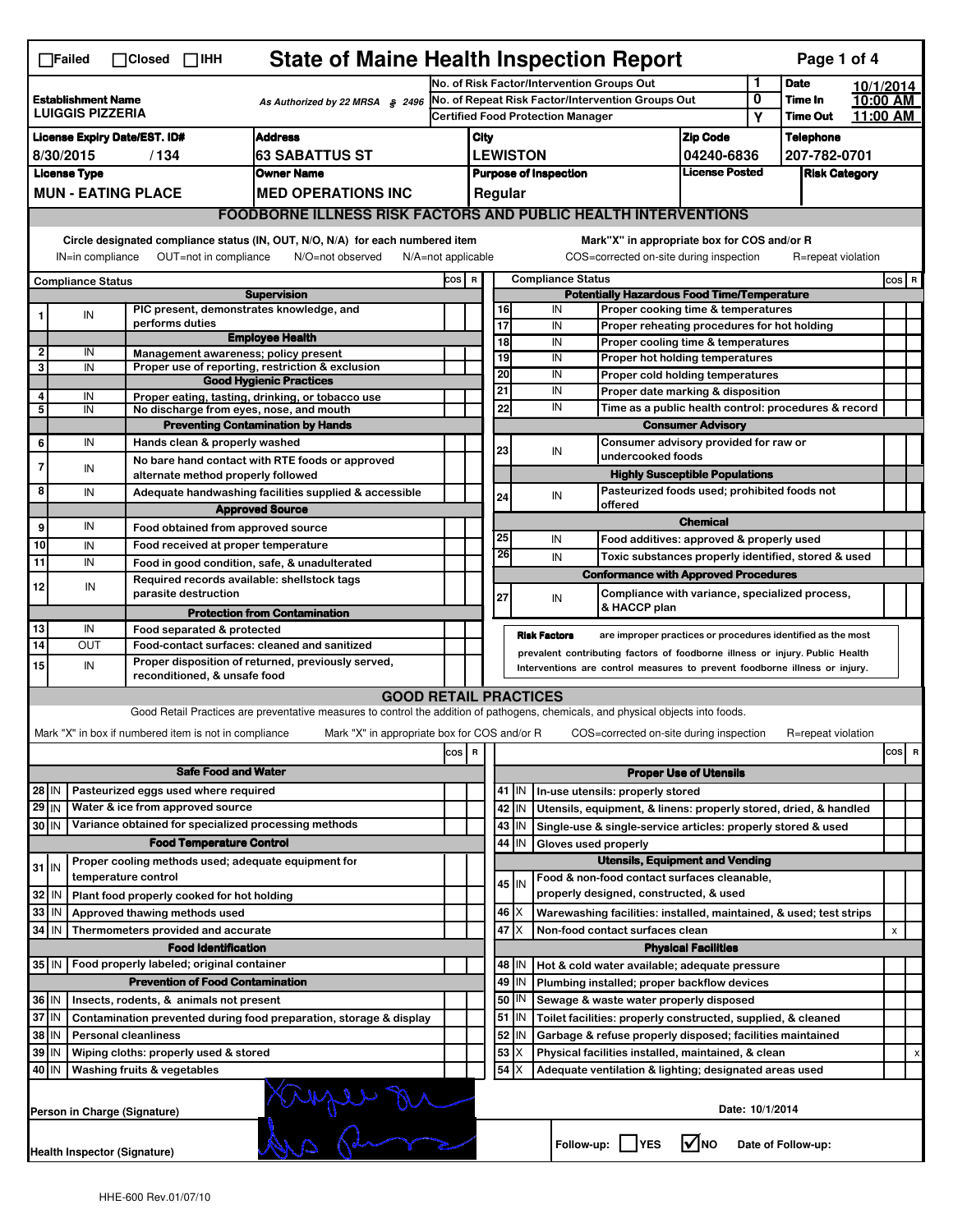|                                                   | <b>State of Maine Health Inspection Report</b><br>Page 2 of 4<br>10/1/2014<br>Date<br>As Authorized by 22 MRSA<br>\$2496<br><b>LUIGGIS PIZZERIA</b> |  |                                 |              |                        |                                  |  |  |  |  |
|---------------------------------------------------|-----------------------------------------------------------------------------------------------------------------------------------------------------|--|---------------------------------|--------------|------------------------|----------------------------------|--|--|--|--|
| <b>Establishment Name</b>                         |                                                                                                                                                     |  |                                 |              |                        |                                  |  |  |  |  |
|                                                   |                                                                                                                                                     |  |                                 |              |                        |                                  |  |  |  |  |
| License Expiry Date/EST. ID#<br>8/30/2015<br>/134 | <b>Address</b><br><b>63 SABATTUS ST</b>                                                                                                             |  | City / State<br><b>LEWISTON</b> | /ME          | Zip Code<br>04240-6836 | <b>Telephone</b><br>207-782-0701 |  |  |  |  |
|                                                   | <b>Temperature Observations</b>                                                                                                                     |  |                                 |              |                        |                                  |  |  |  |  |
| Location                                          | <b>Temperature</b>                                                                                                                                  |  |                                 | <b>Notes</b> |                        |                                  |  |  |  |  |
| sandwich bar                                      | 38                                                                                                                                                  |  |                                 |              |                        |                                  |  |  |  |  |
| walk-in cooler                                    | 36                                                                                                                                                  |  |                                 |              |                        |                                  |  |  |  |  |
| hot water                                         | 110 plus                                                                                                                                            |  |                                 |              |                        |                                  |  |  |  |  |
| cooler                                            | 38                                                                                                                                                  |  |                                 |              |                        |                                  |  |  |  |  |
| salad cooler                                      | 38                                                                                                                                                  |  |                                 |              |                        |                                  |  |  |  |  |



**Date: 10/1/2014**

**Health Inspector (Signature)**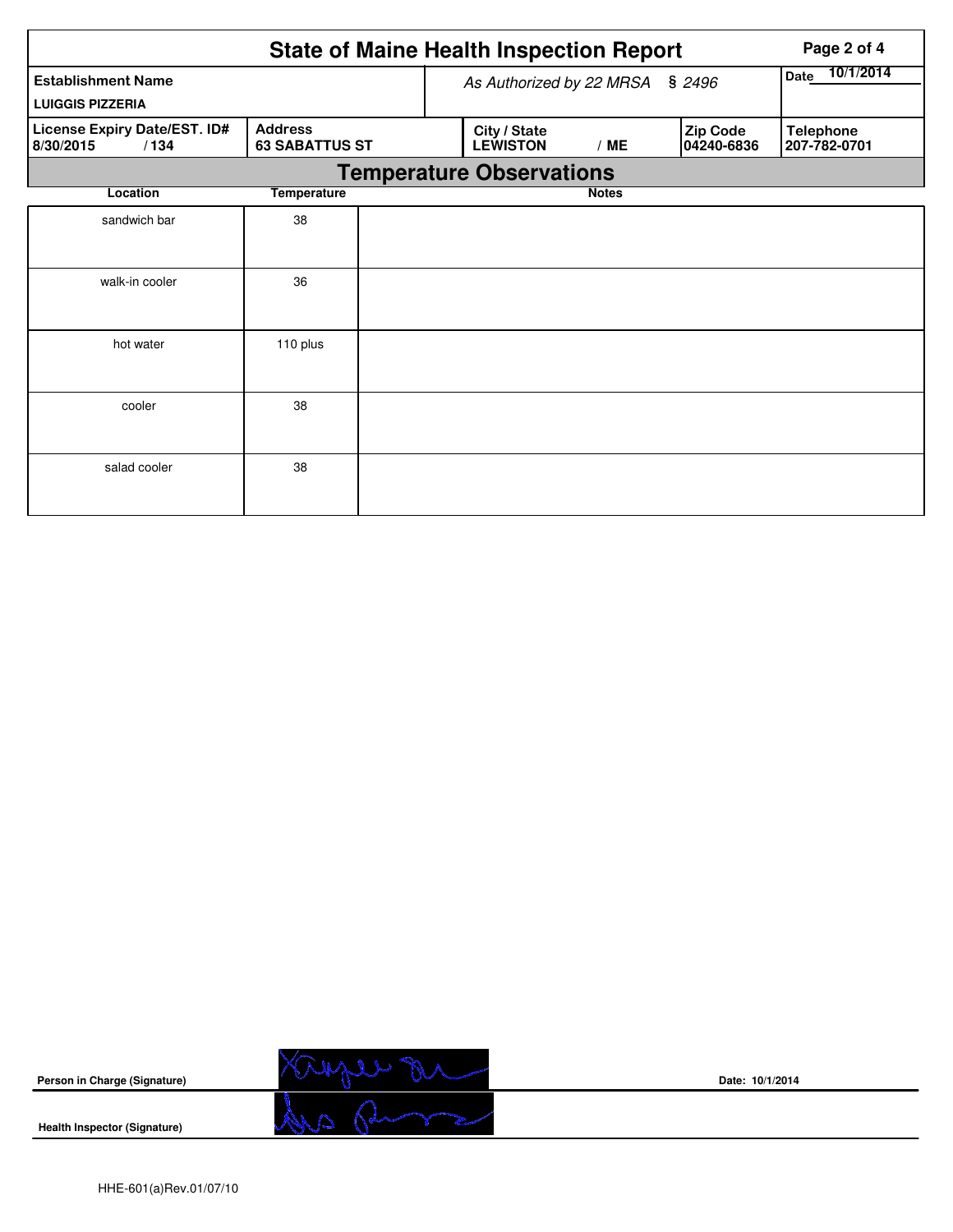| <b>State of Maine Health Inspection Report</b>                                                                                                                                    |                                                  |                                            |           |                               |             |           |  |  |  |  |
|-----------------------------------------------------------------------------------------------------------------------------------------------------------------------------------|--------------------------------------------------|--------------------------------------------|-----------|-------------------------------|-------------|-----------|--|--|--|--|
| <b>Establishment Name</b>                                                                                                                                                         |                                                  |                                            |           |                               | <b>Date</b> | 10/1/2014 |  |  |  |  |
| <b>LUIGGIS PIZZERIA</b>                                                                                                                                                           |                                                  |                                            |           |                               |             |           |  |  |  |  |
| License Expiry Date/EST. ID#<br>8/30/2015<br>/134                                                                                                                                 | <b>Address</b><br><b>63 SABATTUS ST</b>          | City / State<br><b>LEWISTON</b>            | <b>ME</b> | <b>Zip Code</b><br>04240-6836 |             |           |  |  |  |  |
|                                                                                                                                                                                   |                                                  | <b>Observations and Corrective Actions</b> |           |                               |             |           |  |  |  |  |
| Violations cited in this report must be corrected within the time frames below, or as stated in sections<br>8-405.11 and 8-406.11 of the Food Code                                |                                                  |                                            |           |                               |             |           |  |  |  |  |
| 14: 4-703.11: C: Manual and/or mechanical methods of sanitizing incomplete.                                                                                                       |                                                  |                                            |           |                               |             |           |  |  |  |  |
| INSPECTOR NOTES: no sanitizer reading tubing appeares to be empty--owner called in for service                                                                                    |                                                  |                                            |           |                               |             |           |  |  |  |  |
|                                                                                                                                                                                   | 46: 4-302.14: N: No chemical test kit available. |                                            |           |                               |             |           |  |  |  |  |
| <b>INSPECTOR NOTES: needed</b>                                                                                                                                                    |                                                  |                                            |           |                               |             |           |  |  |  |  |
| 47: 4-602.13: N: Non-food contact surfaces are not cleaned at a frequency necessary to preclude accumulation of soil residues.                                                    |                                                  |                                            |           |                               |             |           |  |  |  |  |
| INSPECTOR NOTES: clean refrigeration door seals-corrected on site                                                                                                                 |                                                  |                                            |           |                               |             |           |  |  |  |  |
| 53: 6-101.11.(A): N: Indoor surfaces are not properly constructed as to be smooth, durable, and easily cleanable or constructed of nonabsorbent material<br>in areas of moisture. |                                                  |                                            |           |                               |             |           |  |  |  |  |
| INSPECTOR NOTES: remove shelf paper on shelving re-surface                                                                                                                        |                                                  |                                            |           |                               |             |           |  |  |  |  |
| 53: 6-201.11: N: Floors, walls, and ceilings are not smooth and easily cleanable.                                                                                                 |                                                  |                                            |           |                               |             |           |  |  |  |  |
| INSPECTOR NOTES: replace missing or cracked floor times and repair hole in wall                                                                                                   |                                                  |                                            |           |                               |             |           |  |  |  |  |
| 53: 6-201.13.(A): N: Floor and wall junctures are not enclosed and sealed.                                                                                                        |                                                  |                                            |           |                               |             |           |  |  |  |  |
| INSPECTOR NOTES: repair cove base under ware washing sink                                                                                                                         |                                                  |                                            |           |                               |             |           |  |  |  |  |
| 53: 6-501.16: N: Mops are not being properly stored.                                                                                                                              |                                                  |                                            |           |                               |             |           |  |  |  |  |
| INSPECTOR NOTES: need to be air dry-corrected on site                                                                                                                             |                                                  |                                            |           |                               |             |           |  |  |  |  |
| 54: 6-202.11: N: Lights not shielded.                                                                                                                                             |                                                  |                                            |           |                               |             |           |  |  |  |  |
| <b>INSPECTOR NOTES: cooler</b>                                                                                                                                                    |                                                  |                                            |           |                               |             |           |  |  |  |  |
|                                                                                                                                                                                   |                                                  |                                            |           |                               |             |           |  |  |  |  |
|                                                                                                                                                                                   |                                                  |                                            |           |                               |             |           |  |  |  |  |
|                                                                                                                                                                                   |                                                  |                                            |           |                               |             |           |  |  |  |  |
|                                                                                                                                                                                   |                                                  |                                            |           |                               |             |           |  |  |  |  |
|                                                                                                                                                                                   |                                                  |                                            |           |                               |             |           |  |  |  |  |
|                                                                                                                                                                                   |                                                  |                                            |           |                               |             |           |  |  |  |  |



**Date: 10/1/2014**